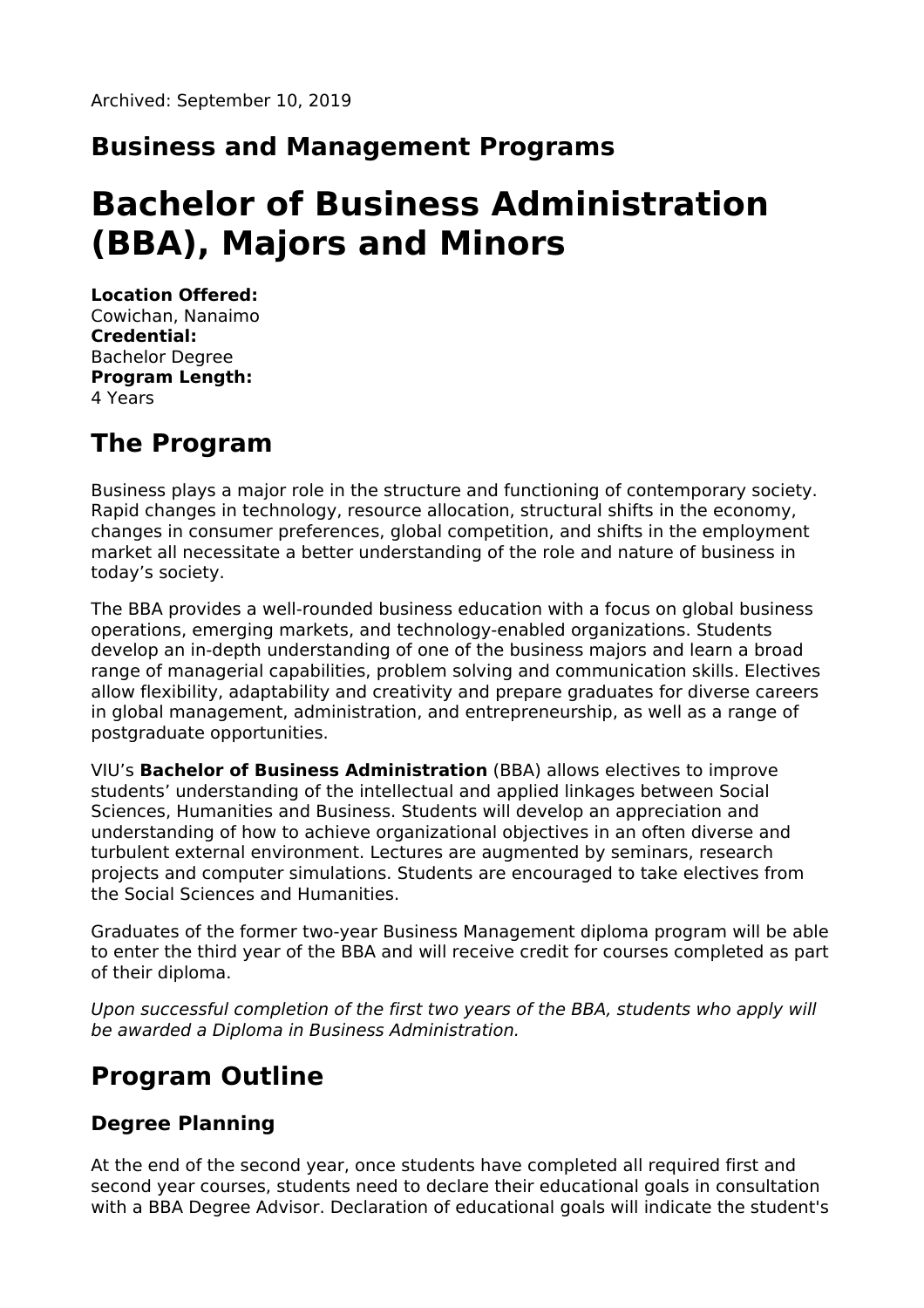plan to satisfy the requirements for the degree, including the options (Majors/Minors) they intend to pursue.

### **Common First Year**

### **Year 1**

Year 1 is a **common year** for all options with the BBA. Year 1 consists of 30 credits. **Note:** Because of prerequisite issues, students MUST follow the course sequence indicated below.

COMMON First Year For All BBA Programs

| Year 1-Fall Semester                                                                | <b>Credits</b> |
|-------------------------------------------------------------------------------------|----------------|
| ACCT 100 - (Financial Accounting I)                                                 |                |
| <b>ENGL 115 - (University Writing and Research)</b>                                 |                |
| MGMT 192 - (Principles of Management)                                               |                |
| $Six$ elective credits*<br>(including MATH 151 for students without Mathematics 12) | 16             |
| <b>Total Credits</b>                                                                | 15             |

#### COMMON First Year For All Majors

| <b>Year 1-Spring Semester</b>                                              | <b>Credits</b> |
|----------------------------------------------------------------------------|----------------|
| ENGL 204 - (Business and Technical Writing) (effective September 2012) or, | 3              |
| ENGL 225 - (Business and Technical Writing) (prior to September 2012)      |                |
| FNCE 130 - (Intro to Finance)                                              | 3              |
| MARK 160 - (Introduction to Marketing)                                     | 3              |
| MGMT 292 - (Organizational Behaviour)                                      |                |
| Three elective credits*                                                    | 3              |
| <b>Total Credits</b>                                                       | 15             |

\***Note:** Elective credits must be chosen from outside the Faculty of Management.

### **Requirements for a Major**

In addition to the general degree requirements listed below, all BBA students must complete at least one Major.

Years 2-4 requirements can be seen on the Bachelor of Business Administration Major pages:

- Accounting
- Economics
- Financial Services
- Human Resource Management
- International Business
- Management
- Marketing

# **Completion Requirements**

**Upper-Level Requirement:** depending on the major selected, a minimum of 42 or 45 upper-level credits is required, with a minimum 2.0 ("C") grade point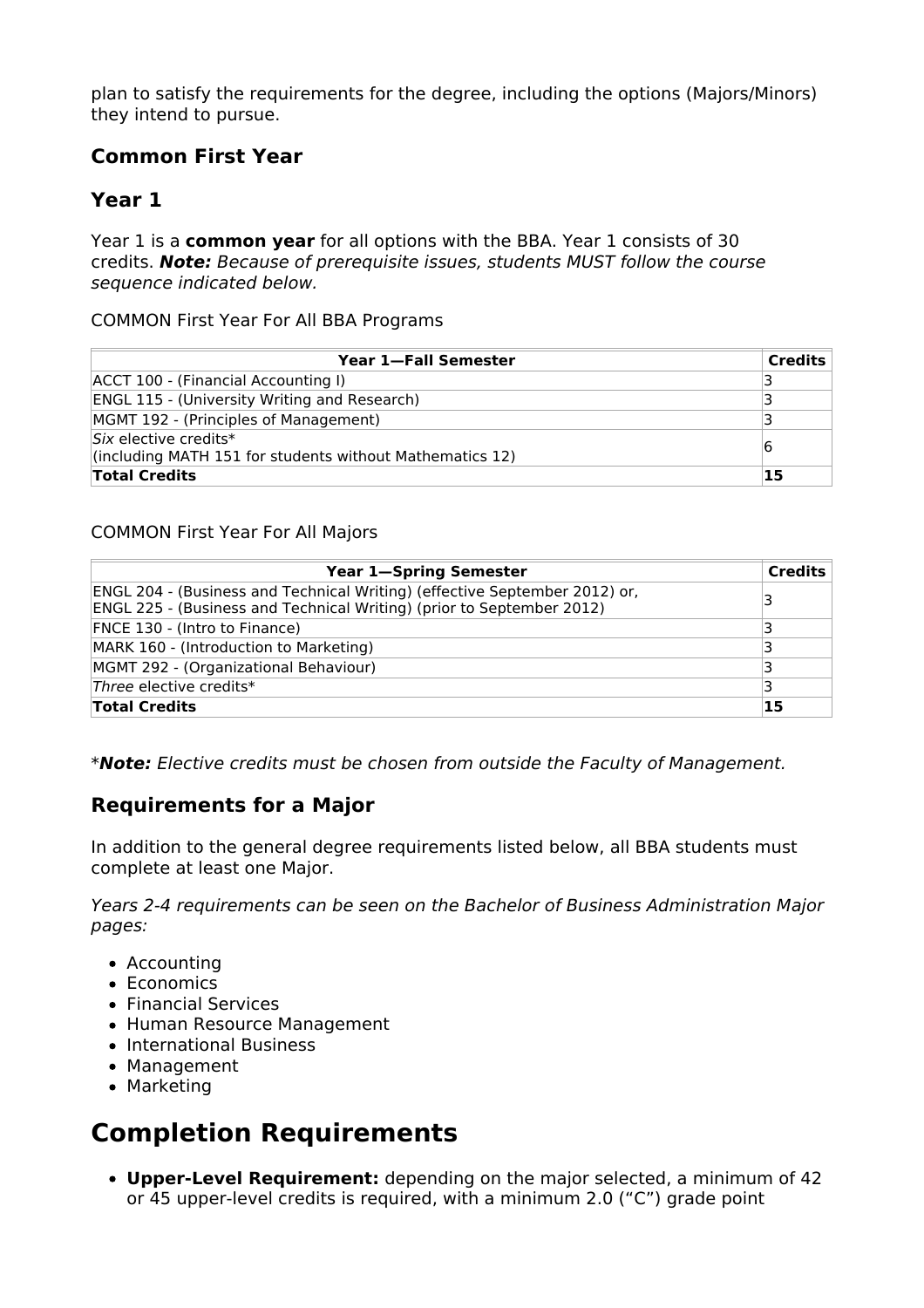average calculated on all upper-level courses attempted or completed. If such a course has been repeated, grades from all attempts will be included in the calculation.

- **Graduating GPA:** a graduating GPA of at least 2.0 ("C") is required.
- **General Electives:** 18 elective credits must be completed from outside of Business (ie. not courses with the following prefixes - ACCT, ECON, FNCE, MARK, MGMT, QUME).
- **Second Major:** Students completing a second major must have all the required courses and have completed 18 elective credits from outside of Business (ie. not courses with the following prefixes - ACCT, ECON, FNCE, MARK, MGMT, QUME).
- A minimum of 60 credits must be completed at Vancouver Island University.

#### **Computer Competency**

Students entering the Bachelor of Business Administration program are expected to have computer skills that include the ability to create multi media presentations in Powerpoint, knowledge of database applications using Access and comprehensive understanding of word processing, spreadsheets and website navigation. Students will be expected to demonstrate these computer skills throughout the program with no further instruction. Students who DO NOT have the required computer skills should enrol in QUME 185.

For a detailed description of required computer skills refer to the Faculty of Management's Required Computer Competencies.

#### **International Student Exchanges, Internships and Experiences**

Many business career opportunities may be found working abroad or working with global organizations. Business faculty are developing experiences for students to acquire the international perspective, skills and cultural sensitivity needed to succeed in today's business environment. These initiatives include work abroad, internships, international study, joint/double degree options and mentor programs. Ties have been developed with the South Pacific, Europe, South America and China. Interested students should discuss their objectives with faculty members early in their program.

# **Admission Requirements**

- General admission requirements apply.
- English 12 with a minimum "C" grade, or equivalent.
- One of Principles of Mathematics 12, Applications of Mathematics 12, or Foundations of Mathematics 12 with a minimum "C" grade.

**Note:** Priority will be given to students with Mathematics 12. Students without Mathematics 12 must have a minimum of a C+ in Principles of Mathematics 11 or Precalculus 11 and must upgrade with MATH 151 or MATH 065 during the first semester. If MATH 151 is required, a minimum grade of C will be needed to move forward in the BBA program.

#### **Transfer from North Island College and Camosun College**

Transfer from these business programs will be on a course-by-course basis. Transferring students will have the same status as continuing VIU Students.

# **Start Date and Application Deadline**